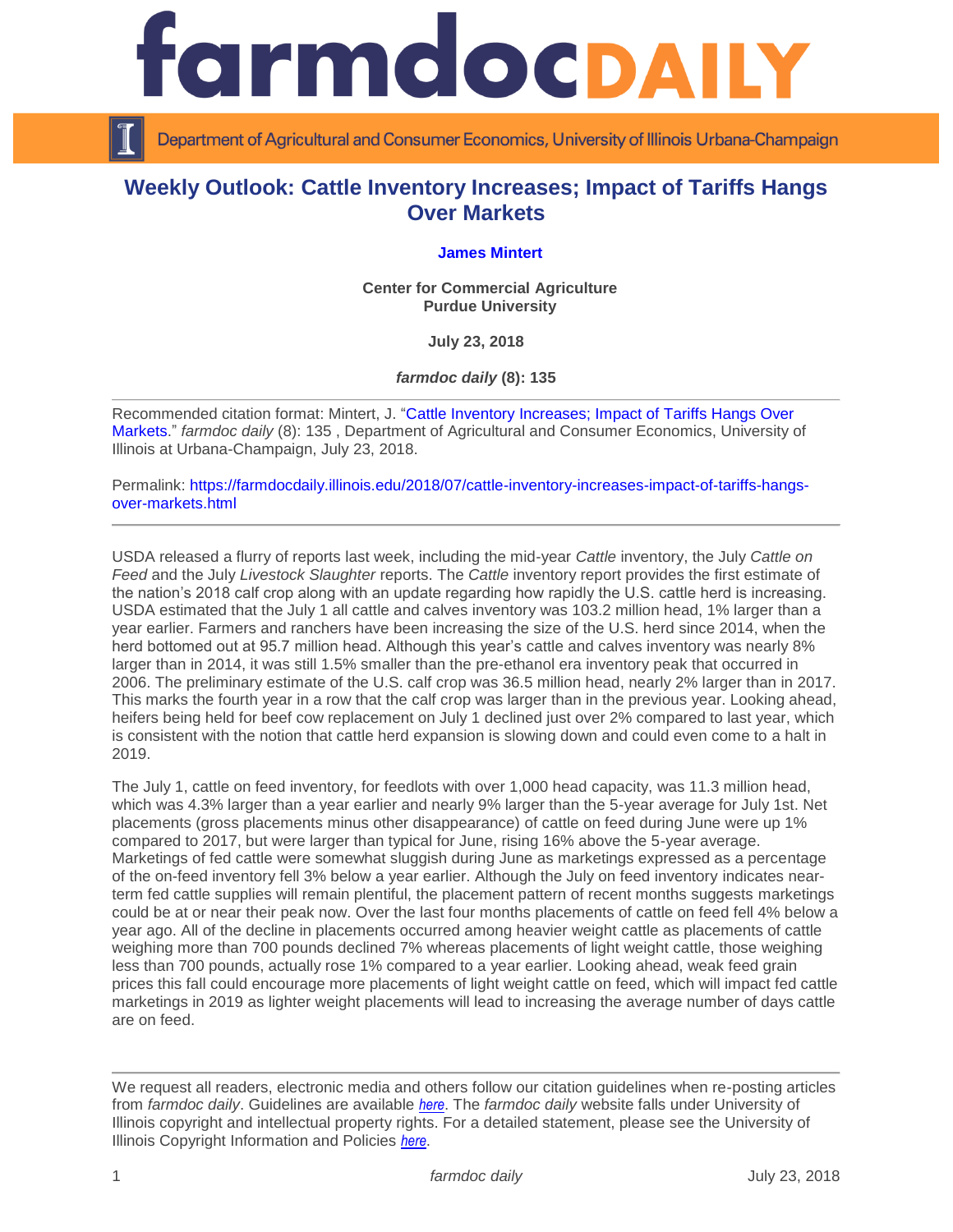Cattle slaughter this year has consistently been larger than in 2017. Average daily slaughter, which accounts for the difference in days most slaughter plants are operational each month, was 2% larger during January through April. However, the slaughter pace, and beef production, picked up substantially during May and June as daily slaughter volume rose 5 to 6% above a year earlier. Heavier weights pushed beef production up even more than slaughter volume would indicate as daily beef production rose 6.6% during May and 5.7% during June.

The percentage of females in the slaughter mix has been increasing, providing additional evidence that cattle herd growth could be coming to an end. Cow and heifer slaughter expressed as a percentage of steer slaughter averaged nearly 83% during May and June, up from 75% compared to the same two months in 2017. During January-June this ratio averaged 90% compared to 83% last year. The rise in the female-to-steer slaughter ratio is not large enough to suggest any liquidation is taking place, but it is indicative of waning interest in herd expansion. Additionally, drought and tight forage supplies this year in two key cow-calf producing states, Texas and Missouri, could help bring expansion to a halt.

One unknown hanging over all meat markets is the impact of rising tariffs on meat exports. Meat exports have been a bright spot for meat demand in recent years as growing consumer incomes in importing countries has supported increasing exports of U.S. produced beef, poultry and, especially, pork. The impact of rising tariffs on U.S. meat exports will be felt even more strongly in the second half of the year as tariffs on many products exported to China, Mexico and Canada increased again in early July. During 2017 11% of U.S. beef production was exported to all destinations. The largest U.S. beef customer in 2017 was Japan followed by South Korea (17%), Mexico (15%), Hong Kong (12%) and Canada (11%). Three of those top five destinations will be impacted by increases in tariffs on beef products from the U.S.

Fed cattle prices started the year off stronger than in early 2017 and remained above year-earlier levels through early March. However, since early March, fed steer and heifer prices have consistently fallen below levels observed a year earlier as fed steer prices in the Southern Plains averaged \$116 per cwt. during the April-June quarter, 12% lower than during 2017's spring quarter. Prices during the first 3 weeks of July averaged about \$112 per cwt., 6% lower than a year ago as large meat supplies continued to depress prices.

In contrast to fed cattle, prices for steer calves in the eastern Corn Belt started the year off much stronger than in 2017, primarily because prices in 2017 were very weak. Prices for 500-600 pound steer calves in Kentucky averaged \$159 per cwt during the January-March quarter, 17% higher than a year earlier, before declining slightly during the second quarter to average \$156 per cwt., 1% lower than during April-June 2017. Declines in corn prices have been supportive of prices for both calves and feeder weight steers this summer and are expected to remain supportive this fall.

Looking ahead, fed cattle prices are expected to remain below a year ago this summer and fall as large meat supplies continue to exert downward pressure on prices. The magnitude of the decline will depend in part on how tariffs wind up impacting meat exports. Last summer fed steer prices in the Southern Plains averaged \$112 per cwt. This summer prices are likely to average below \$110 per cwt and could dip as low as \$105 per cwt. Last fall fed steer prices averaged \$118 per cwt. Large meat supplies exacerbated by weak exports could push fed steer prices down into the low teens this fall. Feeder cattle and calf prices are expected to fare better than prices for fed cattle as lower feeding costs of gain are bid into the prices for replacements. Prices for 500-600 pound steer calves in Kentucky during fall 2017 averaged \$151 per cwt., nearly \$25 per cwt. lower than the previous fall. Prices this fall could average in the high \$140s, close to year ago levels, supported by weak feed grain prices.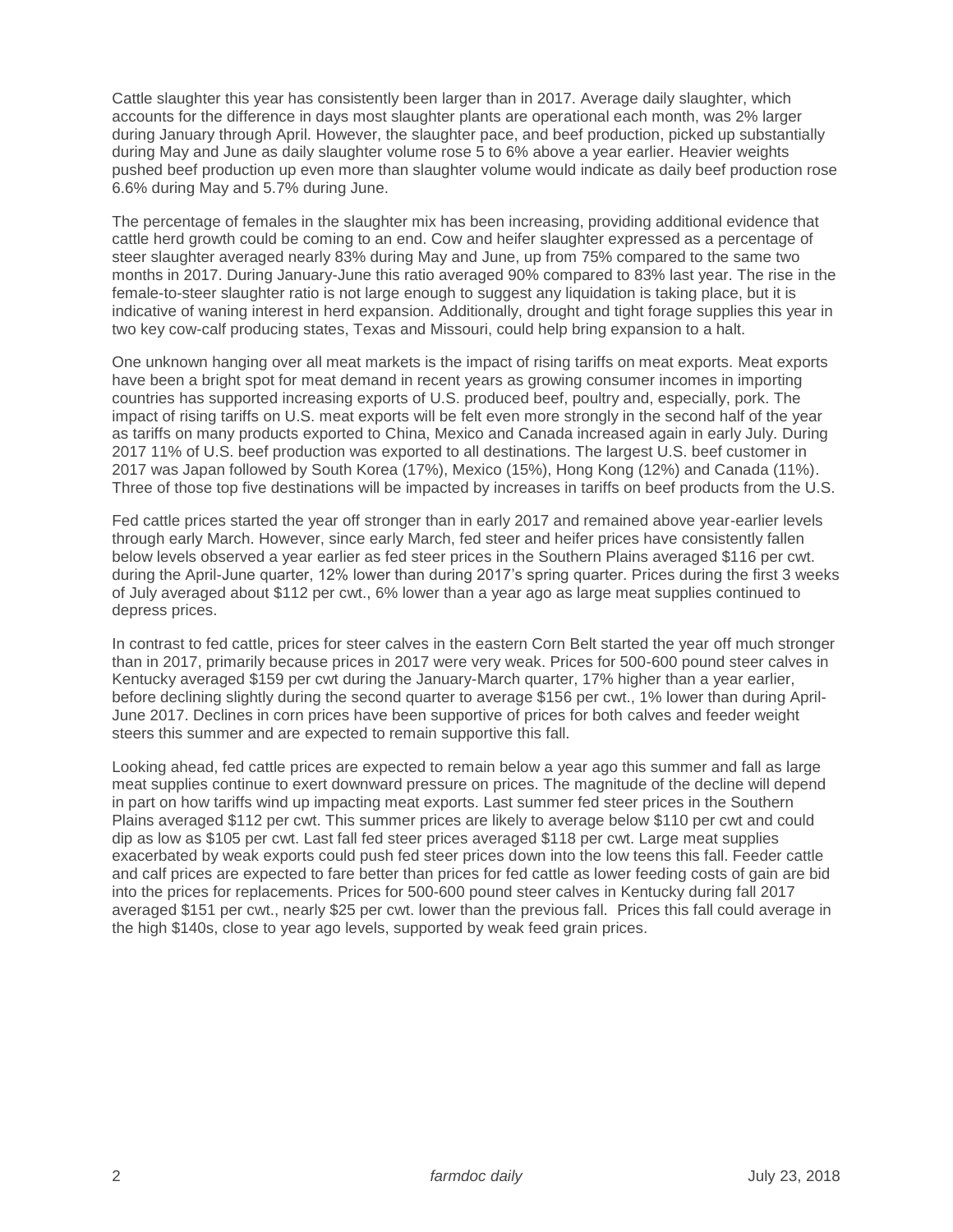